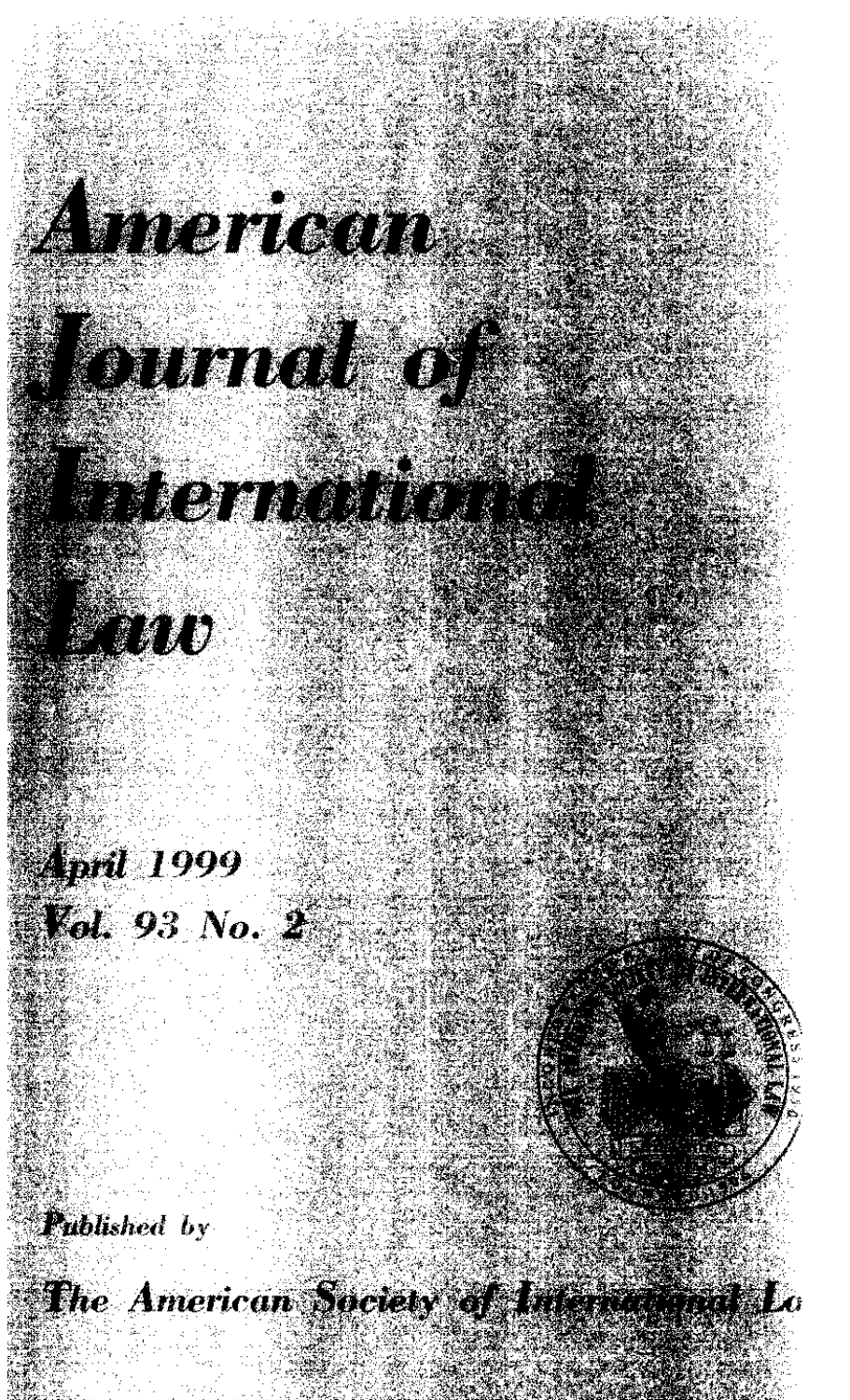## **AMERICAN JOURNAL OF INTERNATIONAL LAW**

**VOL. 93 April 1999 NO. 2** 

**PAGE** 

## **CONTENTS**

**Symposium on Method in International Law**  *Edited by Steven R Ratner and Anne-Marie Slaughter*  Appraising the Methods of International Law: A Prospectus for Readers *Steven R. Ratner and Anne-Marie Slaughter* 291 The Responsibility of Individuals for Human Rights Abuses in Internal Conflicts: A Positivist View *Bruno Simma and Andreas L. Paulus* 302 Policy-Oriented Jurisprudence and Human Rights Abuses in Internal Conflict: Toward a World Public Order of Human Dignity *Siegfried Wiessner and Andrew R. Willard* 316 New International Legal Process *Mary Ellen O'Connell* 334 Letter to the Editors of the Symposium Martti Koskenniemi International Relations Theory, International Law, and the Regime Governing Atrocities in Internal Conflicts *Kenneth W. Abbott* 361 Feminist Methods in International Law *Hilary Charlesworth* 379 The Law and Economics of Humanitarian Law Violations in Internal Conflict *Jeffrey L. Dunoff and Joel P. Trachtman* 394 The Method Is the Message *Anne-Marie Slaughter and Steven R. Ratner* 410 **"Constitutionalization" and Dispute Settlement in the WTO: National Security as an Issue** of **Competence** *Hannes L. Schloemann and Stefan Ohlhoff* 424 The constitutionalization of the WTO is forcing a reappraisal of certain states' claims based on national security. The authors examine the claim raised in the U.S.-EC Helms-Burton dispute that the very invocation of the GATT's security exception bars WTO review. They conclude that the sovereign prerogative of the state to define its essential security interests does not exclude the WTO's interpretive and adjudicatory competence. A clear separation of spheres allows for a constitutional solution within the system. **Editorial** Comment Progress in International Criminal Law? *Jonathan I. Charney* 452 **Notes and** Comments Stefan A. Riesenfeld (1908-1999) *David D. Caron* 465 Correspondence 467 The Francis Deák Prize 469 **Contemporary** Practice of the **United States Relating to International Law**  *Edited by Sean D. Murphy* 470 **International** Decisions *Edited by Bernard H. Oxman* 502 Fisheries Jurisdiction (Spain v. Canada) *Barbara Kwiatkowska*  International Court of Justice ruling on jurisdiction under the optional clause where foreign fishing vessel is seized on the high seas United States—Import Prohibition of Certain Shrimp Products *Gregory Shaffer*  WTO Appellate Body ruling on import ban on shrimp harvested without devices permitting turtles to escape Prosecutor v. Delalic *Olivia Swaak-Goldman*  International Criminal Tribunal for the former Yugoslavia judgment on

command responsibility and international character of the Bosnian conflict